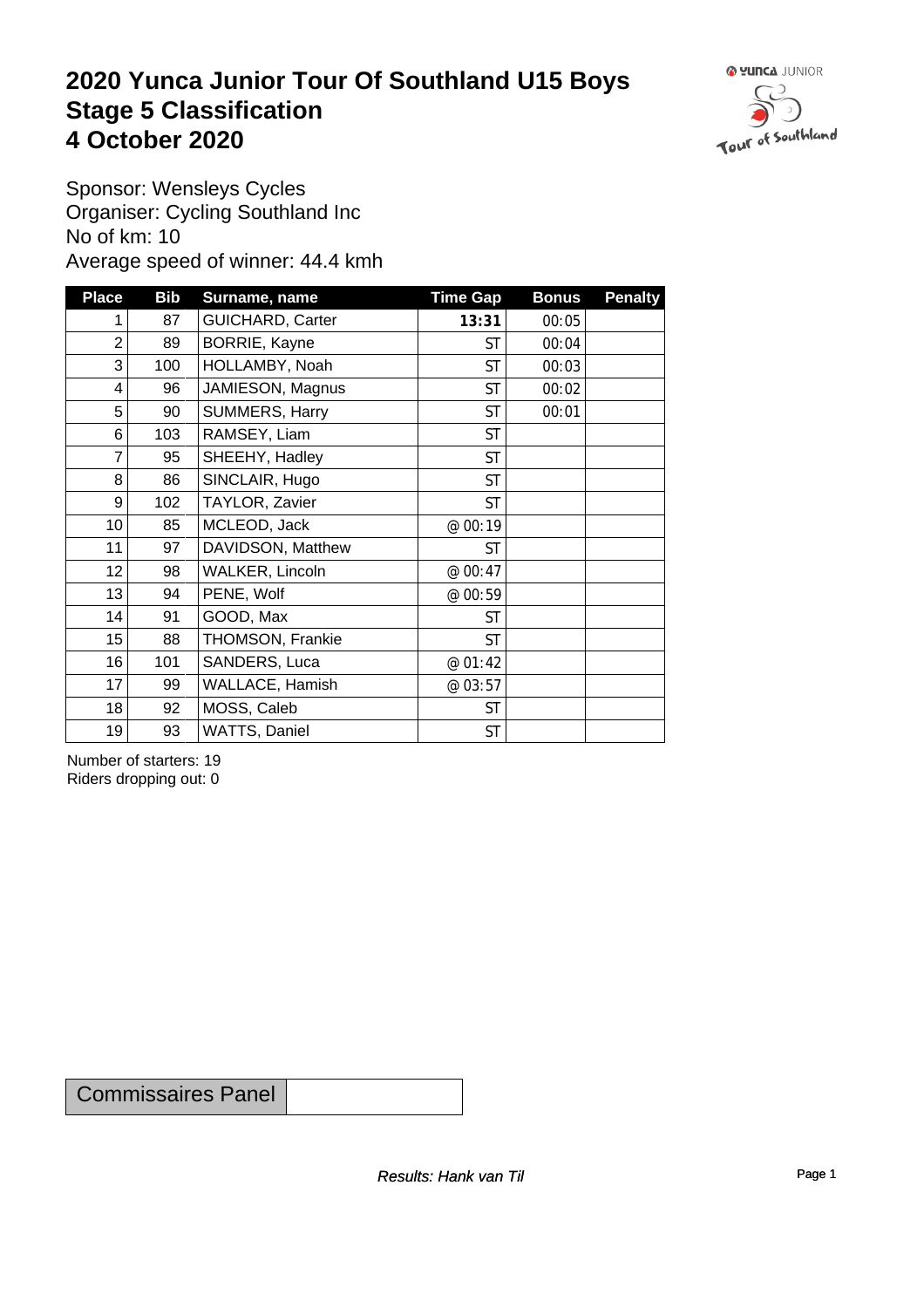### **2020 Yunca Junior Tour Of Southland U15 Boys General Classification (Stage 5)**<br>
4 October 2020 **4 October 2020**



Organiser: Cycling Southland Inc

| <b>Place</b>    | <b>Bib</b> | Surname, name           | <b>Time Gap</b> |
|-----------------|------------|-------------------------|-----------------|
| 1               | 100        | HOLLAMBY, Noah          | 2:56:30         |
| $\overline{2}$  | 87         | <b>GUICHARD, Carter</b> | @ 00:37         |
| 3               | 95         | SHEEHY, Hadley          | @ 06:22         |
| 4               | 96         | JAMIESON, Magnus        | @ 06:43         |
| 5               | 89         | BORRIE, Kayne           | @ 06:52         |
| 6               | 102        | TAYLOR, Zavier          | @ 07:12         |
| 7               | 90         | SUMMERS, Harry          | @ 09:23         |
| 8               | 94         | PENE, Wolf              | @ 10:34         |
| 9               | 97         | DAVIDSON, Matthew       | @ 11:40         |
| 10 <sup>1</sup> | 98         | <b>WALKER, Lincoln</b>  | @ 11:56         |
| 11              | 86         | SINCLAIR, Hugo          | @ 13:14         |
| 12              | 88         | THOMSON, Frankie        | @ 14:29         |
| 13              | 103        | RAMSEY, Liam            | @ 16:44         |
| 14              | 91         | GOOD, Max               | @ 17:24         |
| 15              | 101        | SANDERS, Luca           | @ 18:32         |
| 16              | 85         | MCLEOD, Jack            | @ 19:33         |
| 17              | 93         | WATTS, Daniel           | @ 49:28         |
| 18              | 99         | WALLACE, Hamish         | @ 51:31         |
| 19              | 92         | MOSS, Caleb             | @1:50:42        |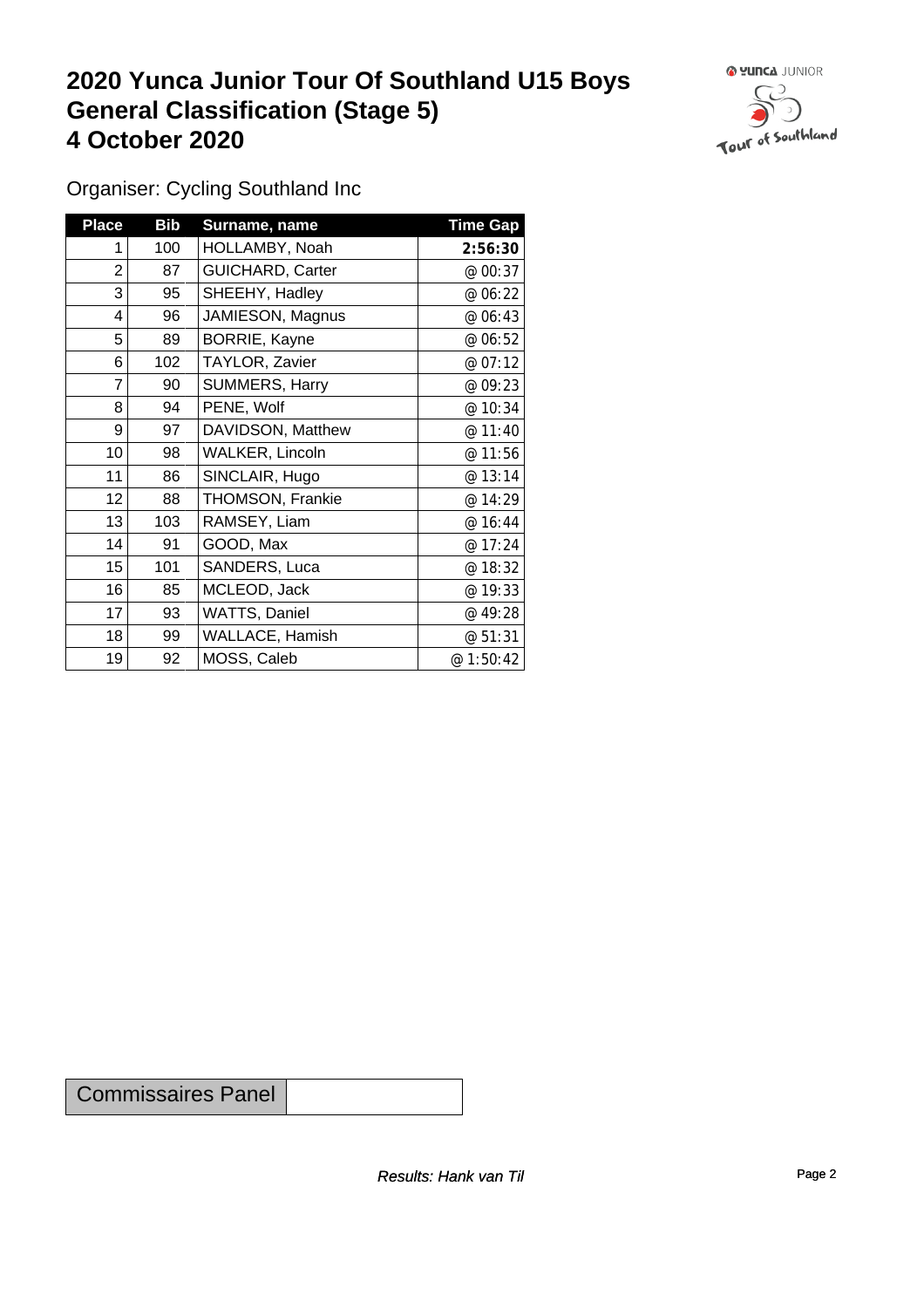### **2020 Yunca Junior Tour Of Southland U15 Boys Sprint Classification (Stage 5) 4 October 2020**



Organiser: Cycling Southland Inc

| <b>Place</b> | Bib | Surname, name     | <b>Points</b> |
|--------------|-----|-------------------|---------------|
|              | 100 | HOLLAMBY, Noah    | 12            |
|              | 86  | SINCLAIR, Hugo    |               |
| 3            | 96  | JAMIESON, Magnus  | 5             |
|              | 87  | GUICHARD, Carter  |               |
| 5            | 95  | SHEEHY, Hadley    |               |
| 6            | 97  | DAVIDSON, Matthew |               |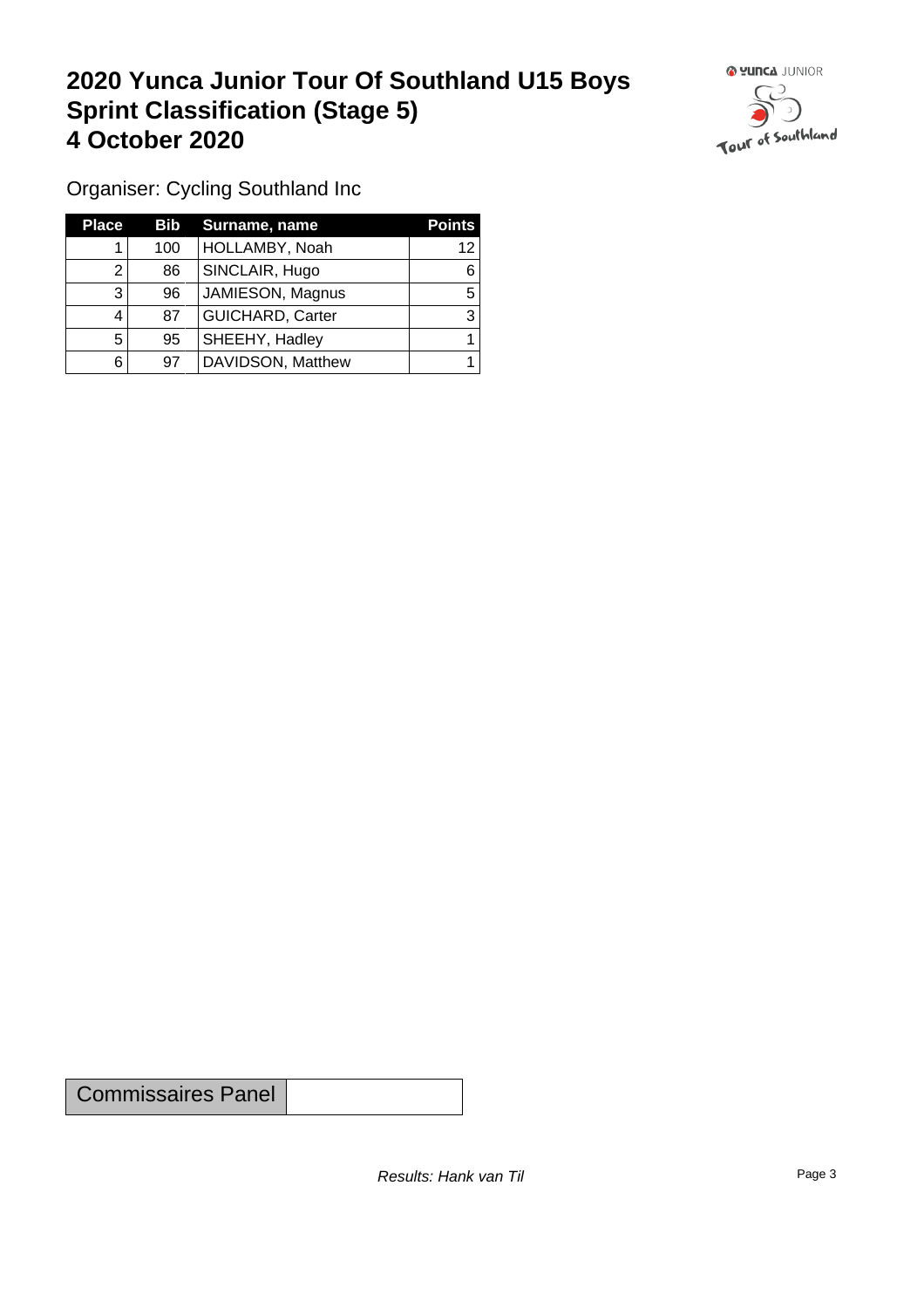## **2020 Yunca Junior Tour Of Southland U15 Boys KOM Classification (Stage 5) 4 October 2020 19 To 2020 19 To 2020 19 To 2020**



Organiser: Cycling Southland Inc

| Place |     | Bib Surname, name       | <b>Points</b> |
|-------|-----|-------------------------|---------------|
|       | 87  | <b>GUICHARD, Carter</b> | 10            |
| ◠     | 100 | HOLLAMBY, Noah          |               |
|       | 102 | TAYLOR, Zavier          |               |
|       | 89  | BORRIE, Kayne           |               |